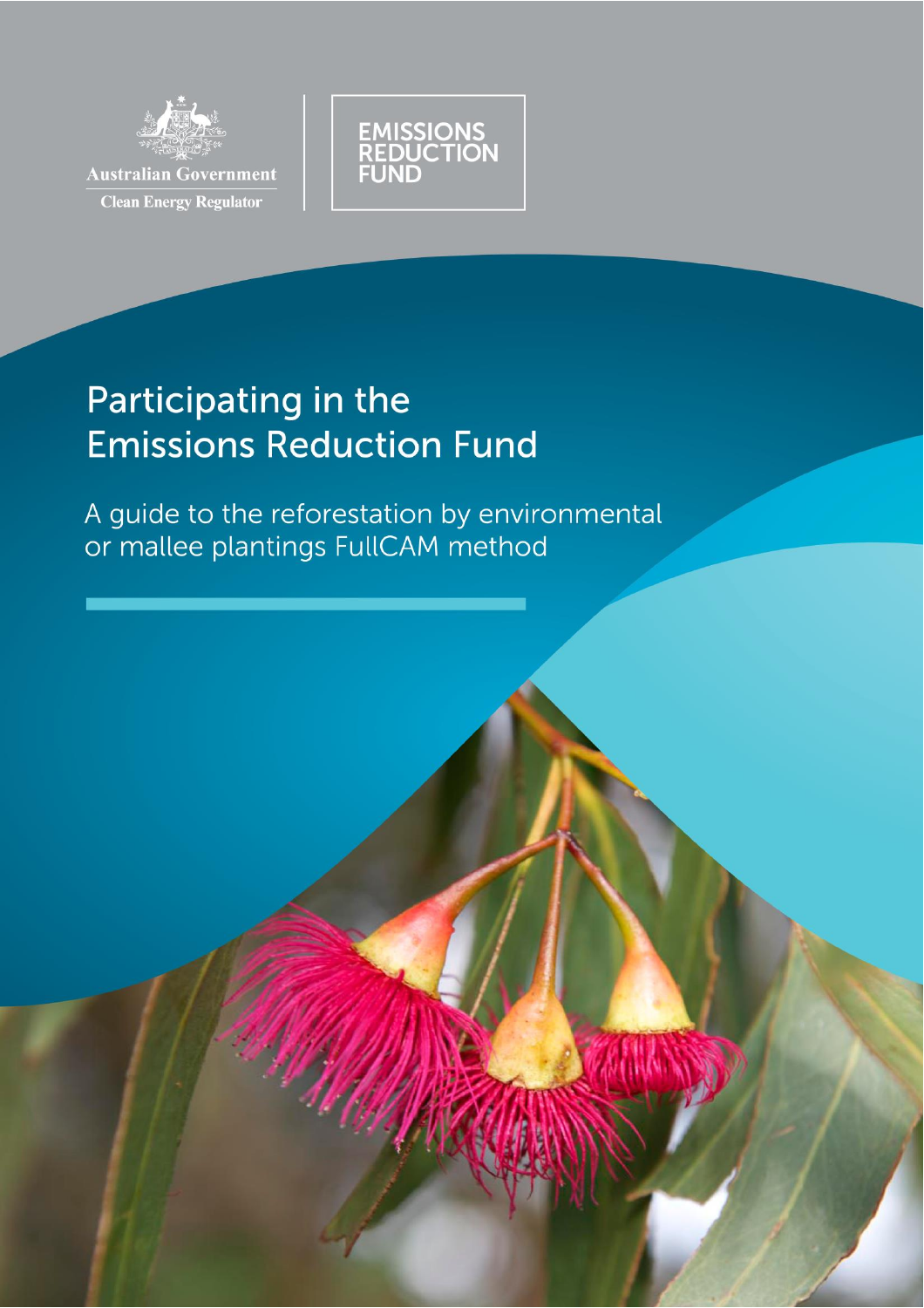#### **IMPORTANT INFORMATION ABOUT THIS GUIDE**

The Clean Energy Regulator is updating the information in this guide to align it with the Emissions Reduction Fund.

While the information in this guide about the reforestation by environmental or mallee plantings FullCAM method is current, and may be used to help you read and understand the method and its explanatory statement, general information about how to participate requires updating.

## **The Emissions Reduction Fund**

The Emissions Reduction Fund is a voluntary scheme that aims to reduce Australia's greenhouse gas emissions by providing incentives for a range of organisations and individuals to adopt new practices and technologies to reduce their emissions.

Emissions Reduction Fund projects must be conducted according to an approved method. A number of activities are eligible under the scheme and individuals and organisations taking part may be able to earn Australian carbon credit units (ACCUs). One ACCU is earned for each tonne of carbon dioxide equivalent ( $tCO<sub>2</sub>$ -e) stored or avoided by a project. ACCUs may be sold to generate additional income, either to the Government through a Carbon Abatement Contract or on the secondary market.

### **Why participate?**

As well as contributing to Australia's efforts to reduce the amount of greenhouse gas entering the atmosphere and the opportunity to earn ACCUs, running an Emissions Reduction Fund project may offer a range of other benefits for scheme participants. Examples include increases in biodiversity, better air quality, reduced energy consumption or income from electricity generation exported into the grid.

### **Using this guide**

l

This guide provides an introduction to using the [Carbon Credits \(Carbon Farming Initiative](https://www.legislation.gov.au/Details/F2015C00581)—(Carbon [Farming Initiative\) \(Reforestation by Environmental or Mallee Plantings](https://www.legislation.gov.au/Details/F2015C00581)—FullCAM) Methodology [Determination 2014](https://www.legislation.gov.au/Details/F2015C00581)<sup>1</sup> (the method). Methods set out the rules for conducting activities under the Emissions Reduction Fund to earn ACCUs.

The guide is complementary to the *[Carbon Credits \(Carbon Farming Initiative\) Act 2011](https://www.legislation.gov.au/Details/C2016C00727)*<sup>2</sup> (the Act)*,*  the associated legislative rules, approved method and explanatory statement, but does not replace them. It has been prepared by the Clean Energy Regulator, an independent Australian statutory

<sup>1</sup> <https://www.legislation.gov.au/Details/F2015C00581>

<sup>&</sup>lt;sup>2</sup> <https://www.legislation.gov.au/Details/C2016C00727>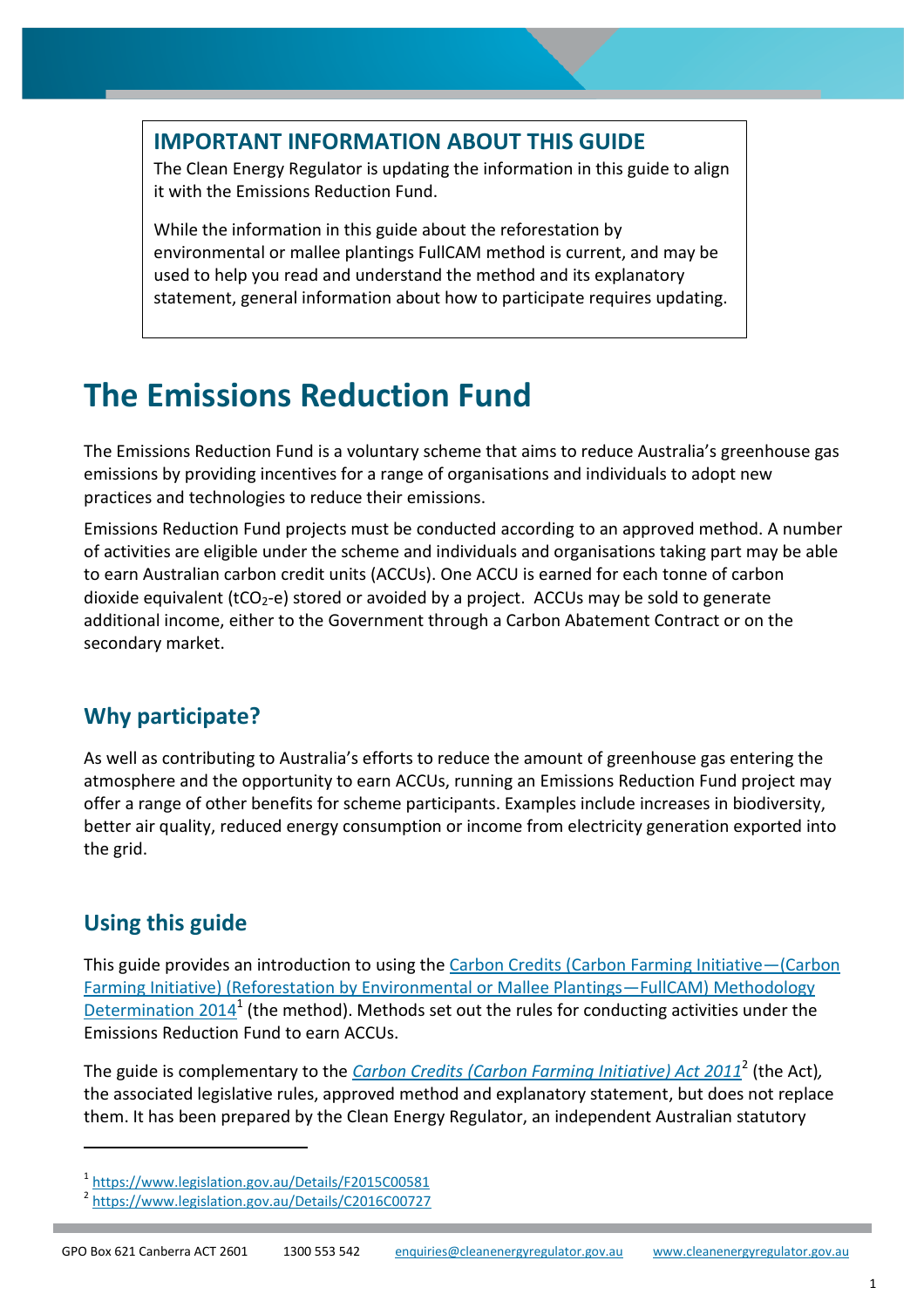authority responsible for administering legislation to reduce carbon emissions and increase the use of clean energy.

## **Overview of a reforestation by environmental or mallee plantings project**

A reforestation by environmental or mallee plantings project involves establishing and maintaining vegetation such as trees or shrubs on land that has been clear of forest for at least the five years. You can plant either a mix of trees, shrubs and understory species native to the local area or species of mallee eucalypts.

The project helps to reduce the amount of greenhouse gas entering the atmosphere, because carbon is stored in the trees as they grow. The carbon stored in the trees, shrubs and debris on site is called the carbon stock, while the term 'abatement' refers to the overall reduction in greenhouse gases as a result of a project.

The carbon stock held in the project's trees, shrubs and debris (dead plant material) is calculated using a computer modelling tool called the Full Carbon Accounting Model (FullCAM). The net amount of abatement during a project's reporting period is then determined by subtracting emissions due to fires and fuel use from the amount of carbon stock. The resulting net abatement for the project can then be used to apply for ACCUs.

As a sequestration activity, that is, an activity that stores carbon in vegetation or soil, a reforestation by environmental or mallee plantings project is subject to a permanence obligation. This means the project must be maintained 'permanently'. A permanence obligation maintains carbon stores for which Australian carbon credit units have been issued. The Emissions Reduction Fund will allow sequestration projects to choose a permanence period of 25 or 100 years. If a fire or other disturbance occurs in the area during the project, causing a decline in the amount of carbon stock, regrowth must be managed to allow the carbon stock to return to previously reported values. Alternatively, ACCUs equivalent to the loss of carbon caused by the disturbance can be relinquished. More information is available on the Clean Energy Regulator website.

To conduct a reforestation by environmental or mallee plantings project and earn ACCUs make sure you read and understand the method and other legislative requirements. To do this you will need to:

- Download the [Carbon Credits \(Carbon Farming Initiative\) \(Reforestation by Environmental or](https://www.legislation.gov.au/Details/F2015C00581)  Mallee Plantings—[FullCAM\) Methodology Determination 2014](https://www.legislation.gov.au/Details/F2015C00581)<sup>3</sup> and [Explanatory Statement](https://www.legislation.gov.au/Details/F2014L01212/Explanatory%20Statement/Text)<sup>4</sup>.
- Download and understand how the *[Carbon Credits \(Carbon Farming Initiative\) Act 2011](https://www.legislation.gov.au/Details/C2016C00727)* (the CFI [Act\)](https://www.legislation.gov.au/Details/C2016C00727)<sup>5</sup>, the [Carbon credits \(Carbon Farming Initiative\) Regulations 2011](https://www.legislation.gov.au/Details/F2015C00658)<sup>6</sup> and the Carbon Credits (Carbon Farming Initiative) Rule  $2015^7$  apply to a project.

 $\overline{a}$ 

<sup>&</sup>lt;sup>3</sup> <https://www.legislation.gov.au/Details/F2015C00581>

<sup>4</sup> <https://www.legislation.gov.au/Details/F2014L01212/Explanatory%20Statement/Text> <sup>5</sup> <https://www.legislation.gov.au/Details/C2016C00727>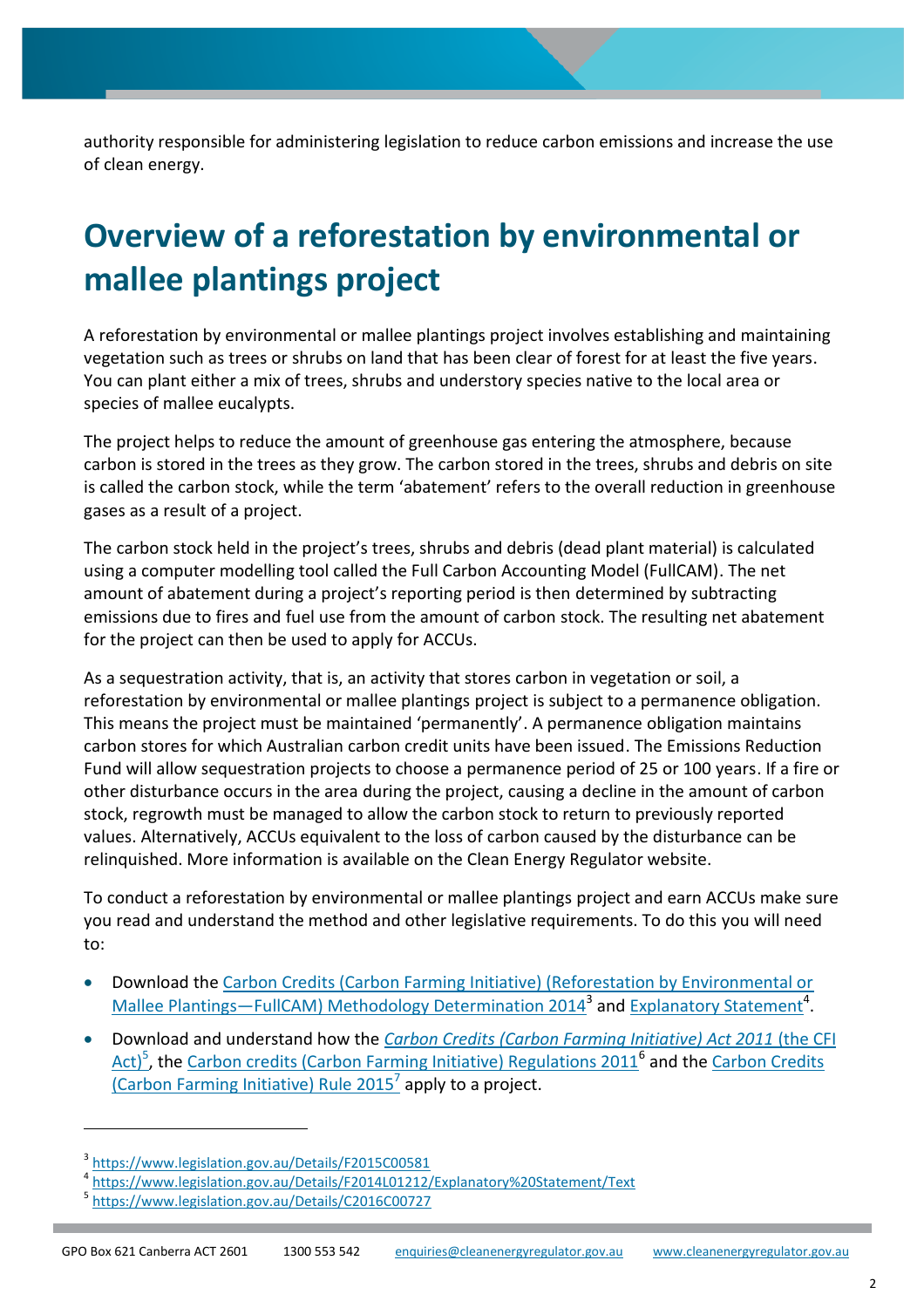- Download and use the:
	- » [Carbon Farming Initiative Mapping Guidelines](https://www.environment.gov.au/climate-change/emissions-reduction-fund/cfi/publications/cfi-mapping-guidelines-2015)<sup>8</sup>
	- » [Carbon Farming Mapping Tool](http://ncat.climatechange.gov.au/cmt/)<sup>9</sup> (requires Internet access)
	- » [Full Carbon Accounting Model \(FullCAM\)](http://www.environment.gov.au/climate-change/greenhouse-gas-measurement/land-sector)<sup>10</sup> software package (requires Internet access and a Windows-capable computer)
	- » [Guidance for using FullCAM in Reforestation by Environmental or Mallee Plantings](https://www.environment.gov.au/climate-change/emissions-reduction-fund/methods/quantifiying-carbon-sequestration-permanent-native)<sup>11</sup> projects.
- Ensure you have the legal and carbon sequestration right to conduct your project as well as the as well as the consent of anyone with a legal interest in the land (eligible interest holders).
- Apply to register as a scheme participant, to open an account in the Australian National Registry of Emissions Units (ANREU) and to conduct a reforestation by environmental or mallee plantings project.
- Set up your project according to the instructions in Parts 2 and 3 of the method. Set up record keeping and monitoring systems for your project as required by Part 5 of the method.
- Estimate the average annual abatement of your project, obtain an audit schedule for your project from the Clean Energy Regulator and engage a Category 2 Greenhouse and Energy Auditor early on in your project. Submit audits of your project according to your audit schedule.
- Determine the amount of carbon your project stores using the calculations in Part 4 of the method. Convert the amount of carbon captured into carbon dioxide equivalents ( $CO<sub>2</sub>-e$ ).
- Submit your project report and application for ACCUs to the Clean Energy Regulator for assessment.

## **What does a reforestation by environmental or mallee plantings project look like?**

A reforestation by environmental or mallee plantings project involves establishing either a mixture of native species, termed a 'mixed-species environmental planting', or a mallee eucalypt planting.

Projects can be run in any area of Australia where there is FullCAM data. However, mallee eucalypt plantings must be in areas that receive 600 millimetres or less of long-term average rainfall, unless the planting meets the requirements for a specific calibration under Section 4.9 of the method.

 $\overline{a}$ 

<sup>6</sup> <https://www.legislation.gov.au/Details/F2015C00658>

<sup>&</sup>lt;sup>7</sup> <https://www.legislation.gov.au/Details/F2016C00128>

<sup>&</sup>lt;sup>8</sup> [https://www.environment.gov.au/climate-change/emissions-reduction-fund/cfi/publications/cfi-mapping-guidelines-](https://www.environment.gov.au/climate-change/emissions-reduction-fund/cfi/publications/cfi-mapping-guidelines-2015)[2015](https://www.environment.gov.au/climate-change/emissions-reduction-fund/cfi/publications/cfi-mapping-guidelines-2015)

<sup>9</sup> <http://ncat.climatechange.gov.au/cmt/#/Home>

<sup>10</sup> <http://www.environment.gov.au/climate-change/greenhouse-gas-measurement/land-sector>

<sup>11</sup> [https://www.environment.gov.au/climate-change/emissions-reduction-fund/methods/quantifiying-carbon](https://www.environment.gov.au/climate-change/emissions-reduction-fund/methods/quantifiying-carbon-sequestration-permanent-native)[sequestration-permanent-native](https://www.environment.gov.au/climate-change/emissions-reduction-fund/methods/quantifiying-carbon-sequestration-permanent-native)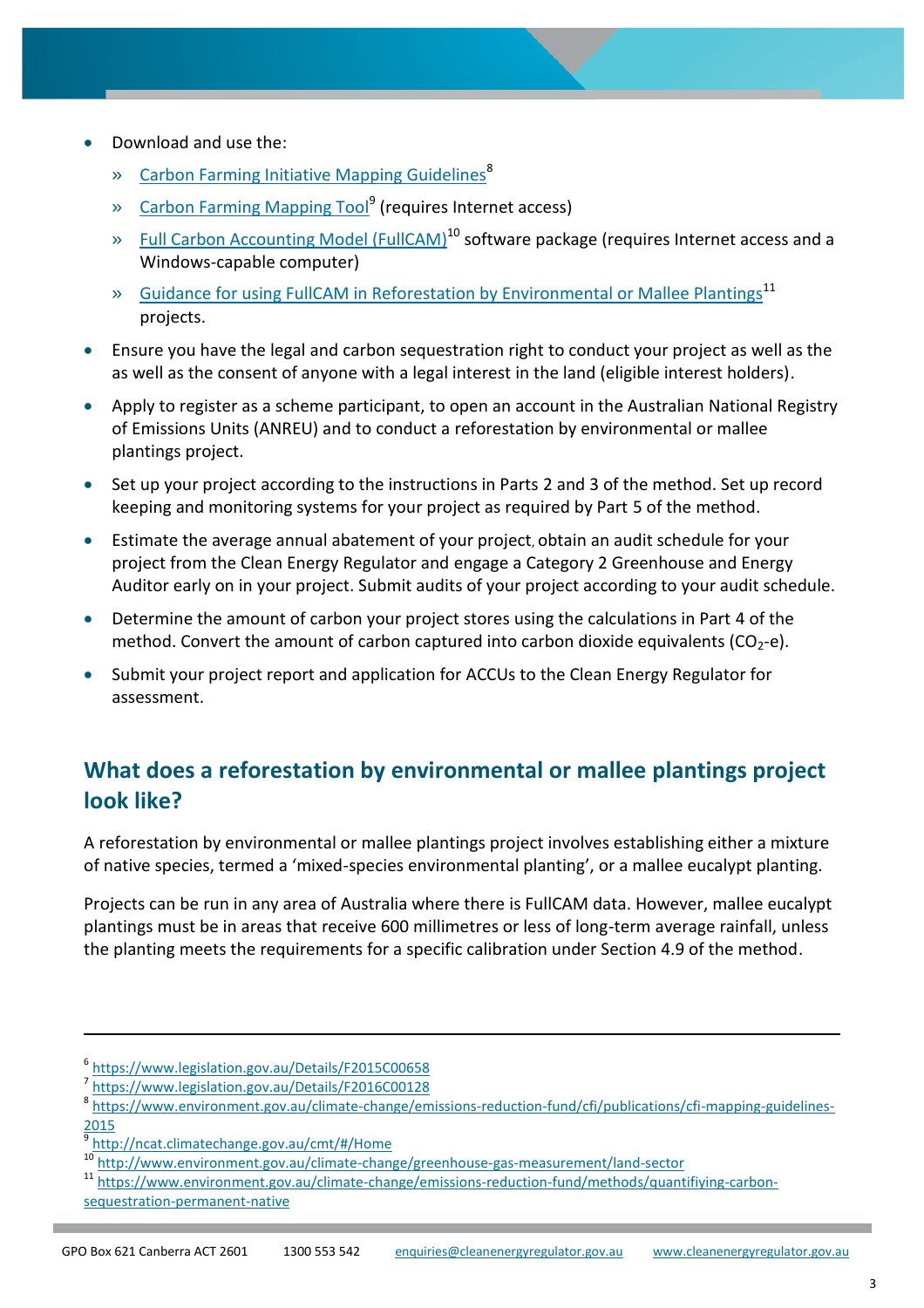Plantings must be established on land that has been clear of forest cover for at least five years previously. It must not contain woody biomass or an invasive native scrub species that needs clearing before planting can occur, except for known weed species that are required or authorised by law to be cleared.

Vegetation planted as part of a reforestation by environmental or mallee plantings project are referred to as 'project trees'. Project trees can be planted as seeds or tubestock, in rows or randomly, and in areas which are either linear belts or blocks. Regardless of species, they must be planted at a density that will allow them to achieve forest cover. This means that trees must have the potential to grow to at least two metres tall and provide crown cover over at least 20 per cent of the land (see below).

#### **Crown cover**

Crown cover is the amount of land covered by the outer edges (diameter) of a tree or group of trees. It depends on the species' potential crown diameter at maturity. To work out the planting density required to reach 20 per cent crown cover, multiply the number of trees per hectare by the crown area in hectares. For example, for a tree species with a crown diameter of 3.5 to 4 metres, about 150–200 trees per hectare would be required.

Table 1 of the Explanatory Statement provides additional guidance to determine the minimum number of trees required per hectare to reach 20 per cent crown cover. You are encouraged to plant more than the minimum number of trees required, to allow a buffer for tree mortality.

Certain types of activities, such as harvesting and grazing, are restricted in these projects (see Section 3.45 to 3.49 of the method). For example, up to 10 per cent of fallen timber may be removed per year for personal use (e.g. firewood, fence posts), vegetation may be thinned for ecological purposes (but if it is, this could impact the calibration that can be used), and debris may be removed for fire management. If you allow grazing in the area, it must not affect the ability of the planting to achieve or maintain forest cover.

All the details of what is required for a project to be considered eligible by the Clean Energy Regulator, including evidence showing how the project area meets those requirements, are in Part 2 of the method.

### **Setting up and running a reforestation by environmental or mallee plantings project**

How a reforestation by environmental or mallee plantings project is set up and run is critical for calculating how much carbon is stored as a result of a project, which in turn determines the amount of abatement that has occurred and how many ACCUs may be issued for a project. Parts 2, 3 and 4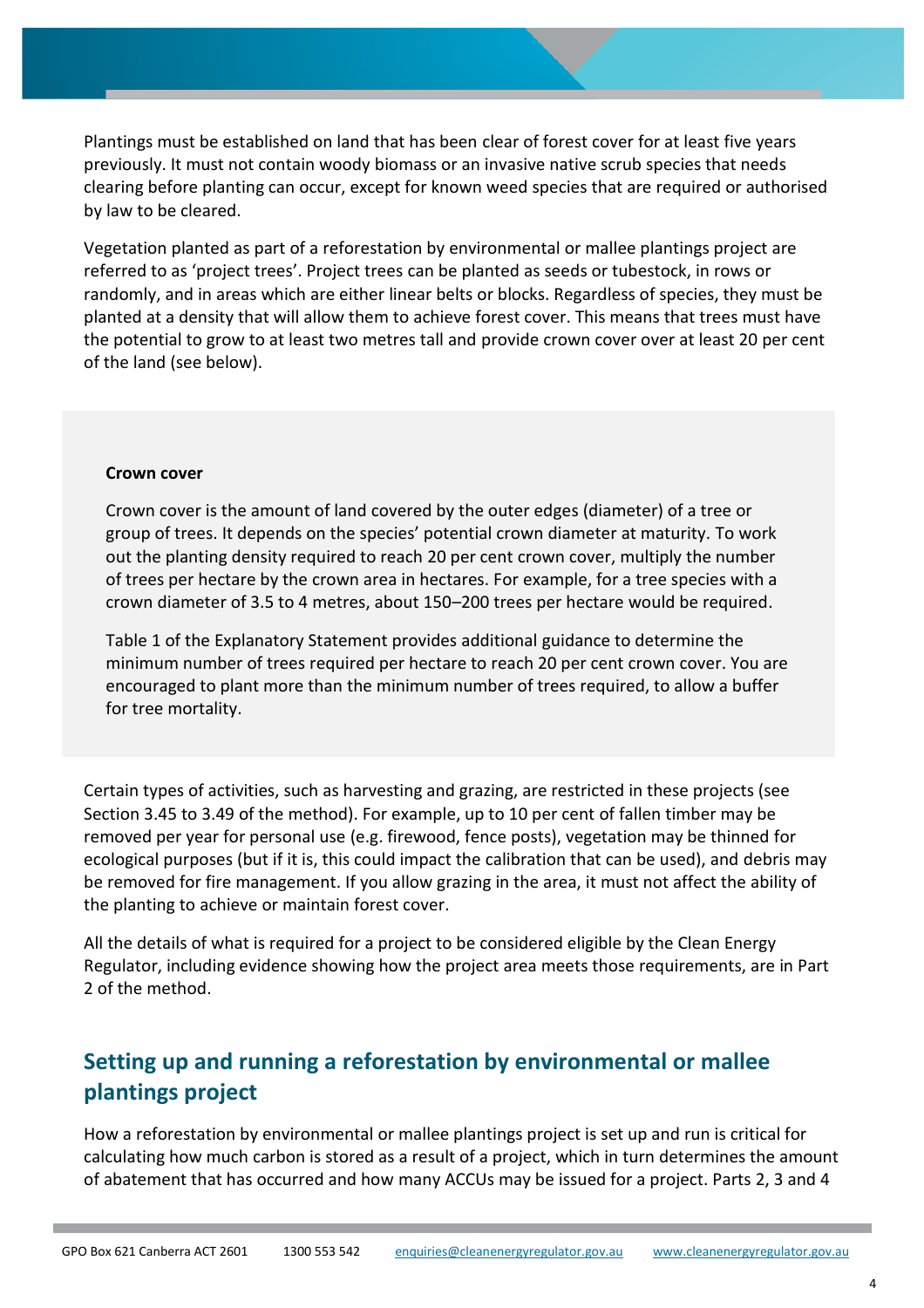of the method and explanatory statement describe in detail how to set up a project, how to calculate changes in carbon stock as well as the net abatement that has occurred.

The main steps involved in setting up and running a reforestation by environmental or mallee plantings project are described in the following sections.

#### **Establish the project area**

Identify the area in which your project will occur using the CFI Mapping Tool (or a geographic information system that meets the requirements of the CFI Mapping Guidelines) and CFI Mapping Guidelines. Then divide or stratify the project area into a combination of carbon estimation areas (CEAs) and exclusion zones using the CFI Mapping Guidelines and the instructions in Division 3.2 of the method.

CEAs are the areas of your project where carbon will be stored and for which ACCUs may be issued. CEAs must have uniform site characteristics such as soil type, aspect and slope, and must include either a mixed-species environmental planting or a mallee planting. Exclusion zones are those parts of your project area that will not store carbon and where project activities will not be conducted. Examples of exclusion zones are a road, building or dam. The boundary of each CEA and exclusion zone must be defined using the CFI Mapping Guidelines (see Figure 1). For defining CEA boundaries you will also need either field surveys or aerial photographs, date-stamped, geo-referenced remotely sensed imagery, including derived vegetation cover data, or soil, vegetation and landform maps.

#### **Figure 1: Example of a project area, carbon estimation areas and exclusion areas for a reforestation by environmental or mallee plantings project**



Land title boundary Projection Area Carbon Estimation Areas Exclusion area Forest



The boundaries of a CEA will vary depending on whether plants are established in belts or blocks. Following the rules regarding boundaries is important because FullCAM uses data on boundary limits to accurately measure carbon stocks in your project (see Section 3.4 of the method).

You may need to re-stratify (re-define) CEAs and exclusion zones if the area is disturbed for example by fire, or if a site's characteristics are no longer uniform. This will need to be done before submitting your next offsets report.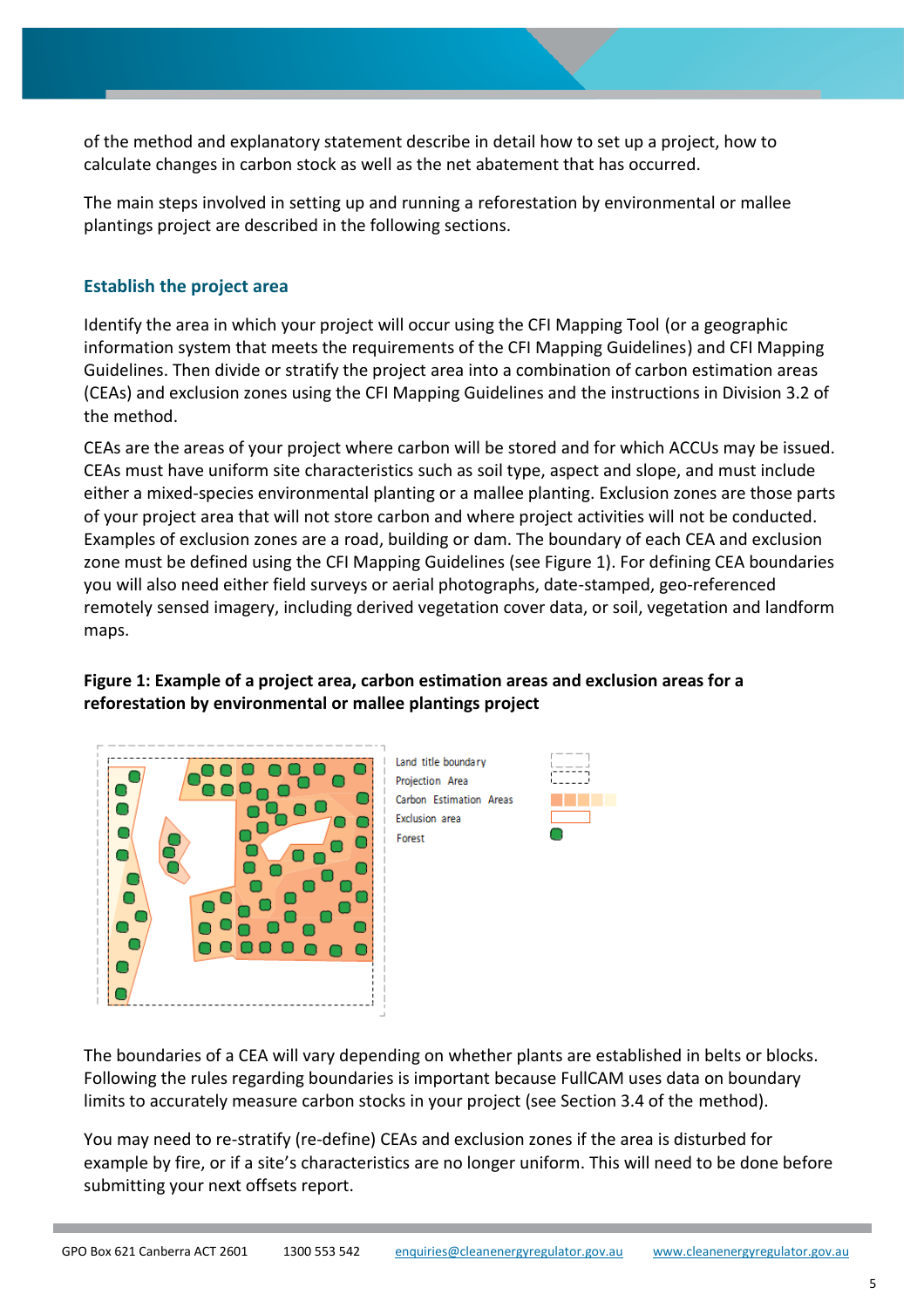#### **Choose a planting type and FullCAM model calibration**

Plantings can take the form of either a mixed-species environmental planting or a mallee eucalypt planting.

If you choose a mixed-species environmental planting, the species must be native to the local area. They must be grown from tubestock or seeds that are from the natural distribution of the species, and can be a mix of tree, shrub and understory plants that reflects the structure and composition of the local native vegetation community. For mallee eucalypt plantings, any species of the genus *Eucalyptus* that has multiple stems can be used. However, the species chosen will affect the FullCAM modelling criteria, as explained below.

FullCAM uses a variety of settings, called 'calibrations', to model and estimate the amount of carbon stored in different types of plantings. Plantings can fall under either a range of specific calibrations or a generic calibration (see Schedule 1 in the method). Maps are provided in the FullCAM guidance document for these projects to show the general areas in which the different specific calibrations can be used.

#### **Specific vs generic calibrations**

Choosing a specific calibration over the generic calibration can be advantageous. If you are able to follow the requirements of a specific calibration, your plantings may deliver a faster growth yield than they would under the generic calibration. If you can use a specific calibration which does deliver a faster growth yield, the effect is that you can apply for and receive ACCUs earlier.

Some of the specific calibrations require field data to be collected and samples taken to measure stocking (planting) density and/or the proportion of trees to shrubs. The costs of collecting these data for smaller projects may outweigh the advantages of applying a specific calibration. For medium to larger plantings, however, applying a specific calibration may be worthwhile.

Each calibration has a 'domain group', which is a set of requirements that must be followed to enable the use of any of the specific calibrations (see Division 3.3 in the method). The domain group determines:

- the type of planting (i.e. mixed-species or mallee eucalypt)
- the geometry (i.e. whether plantings are in belts or blocks)
- the spacing of plants within plantings and the distance between adjacent plantings
- if relevant, whether or not you need to estimate tree stocking rates and/or the proportion of trees to shrubs (see subdivision 3.5.2 Stocking density and tree proportion requirements for more details).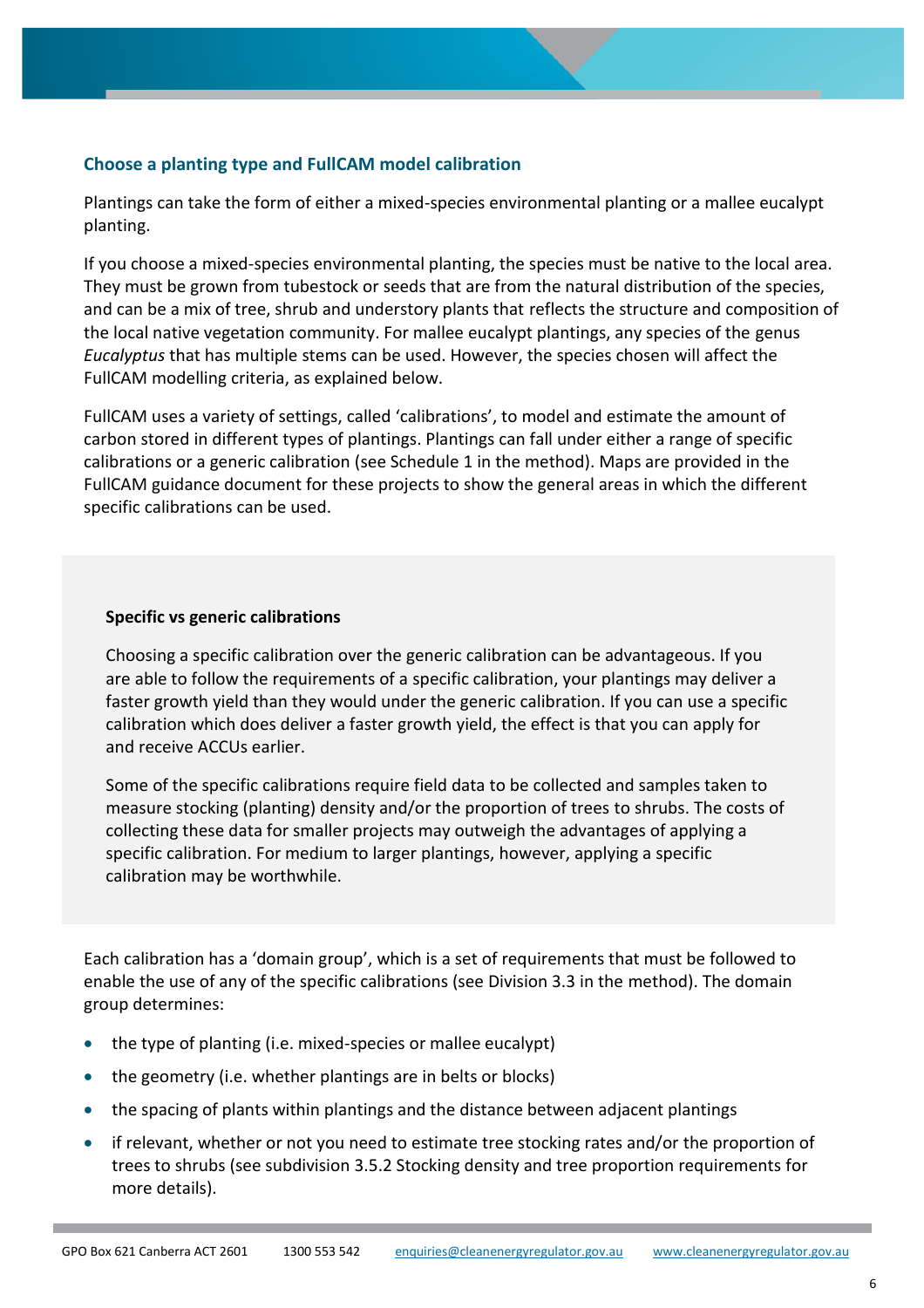Determining the appropriate FullCAM calibration for your project depends on whether or not your planting is already established. If you are establishing a new planting, you can determine which specific calibrations are available to your area, and then plant according to the requirements. For a project with existing plantings, you can instead determine if any plantings satisfy the requirements for any of the specific calibrations.

Management practices will affect your choice of FullCAM calibration. For example, if you carry out thinning for ecological purposes, or apply lime or fertiliser in your planting area, you cannot use a specific calibration and must use the generic calibration.

#### **Establish planting**

Plantings can be established using tubestock or seeds in either belts or blocks, depending on which FullCAM calibration you aim to meet (see Schedule 1 in method).

Belt geometry can be of two types: narrow linear or wide linear. Block planting geometry is any shape other than a single row, which meets the spacing requirements given in the CFI Mapping Guidelines. Table 1 below summarises the planting and spacing requirements for belts of mixedspecies environmental plantings and mallee eucalypt plantings. Schedule 2 in the method contains further information on planting in belts and blocks.

When establishing a planting in belts, competition from adjacent trees must be taken into account, because they can affect the growth rates of your project trees, and therefore the amount of carbon stored in your project.

| <b>Planting type</b>                     | <b>Narrow linear planting</b><br>geometry                                                                                            | Wide linear planting geometry                                                                                                          |
|------------------------------------------|--------------------------------------------------------------------------------------------------------------------------------------|----------------------------------------------------------------------------------------------------------------------------------------|
| Mallee eucalypt plantings                | Belt of 2 rows of trees<br>Tubestock or direct seeding<br>Rows less than 4 metres apart                                              | Belt of 3–8 rows of trees<br>Tubestock or direct seeding<br>Rows less than 4 metres apart                                              |
| Mixed-species environmental<br>plantings | In rows using tubestock or<br>direct seeding, or randomly<br>using tubestock or broadcast<br>seeding or both<br>Up to 20 metres wide | In rows using tubestock or<br>direct seeding, or randomly<br>using tubestock or broadcast<br>seeding or both<br>From 20–40 metres wide |

#### **Table 1: Summary of belt planting and spacing requirements**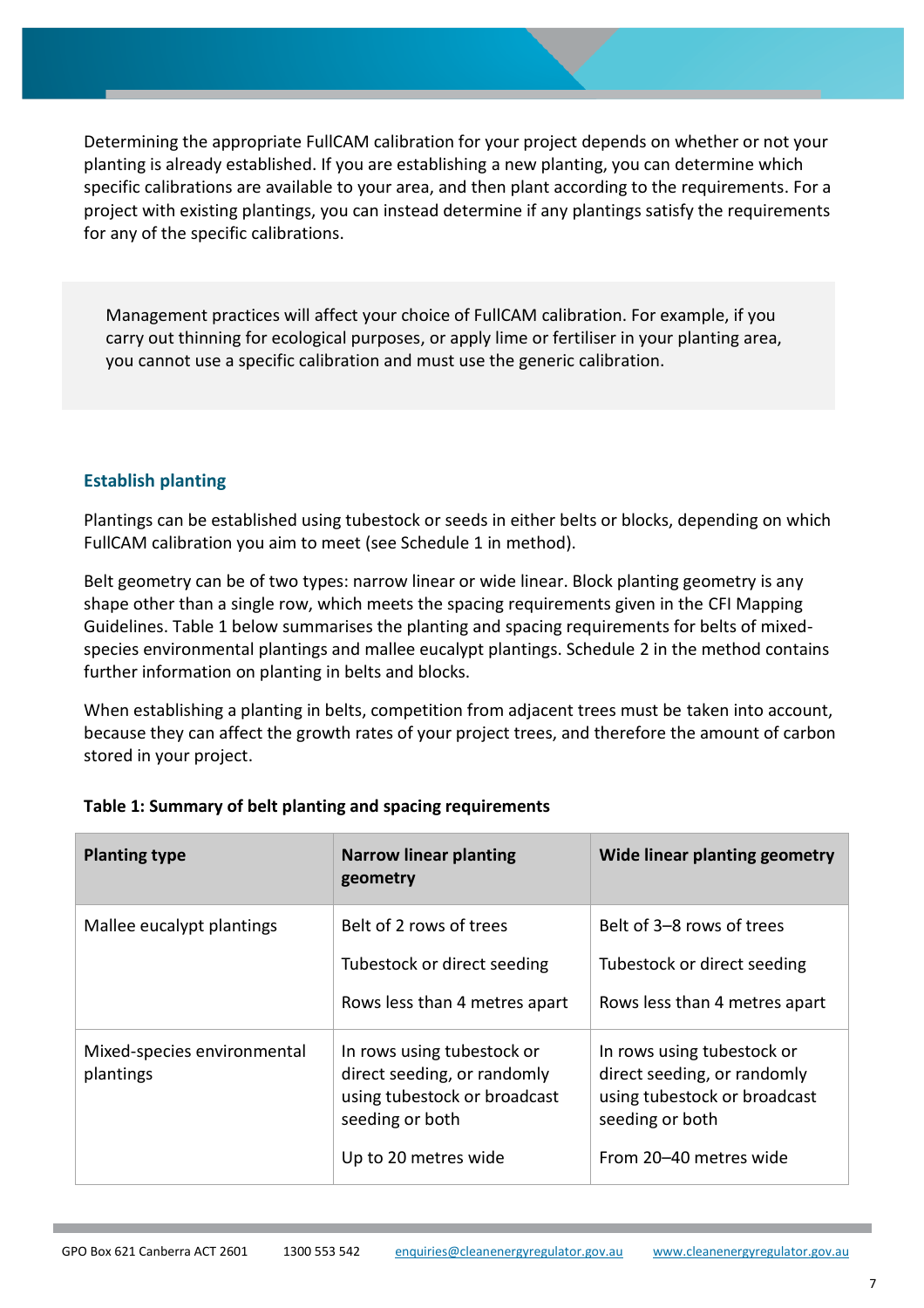#### **Competition from adjacent trees**

An adjacent tree is classified as a non-project tree growing within 20 metres of one of the long edges of a narrow or wide linear planting, with a crown of at least 3 metres wide at the time of FullCAM modelling.

You must determine whether there is any 'material competition' from adjacent trees, because this can result in FullCAM overestimating your carbon stocks. Sections 3.43 and 3.44 in the method describe how to determine the presence or absence of material competition.

If you identify material competition from adjacent trees, you can re-stratify the area and use a different FullCAM calibration to account for the material competition. You can apply either a block planting or generic calibration to any areas that are affected by material competition, while still using a specific calibration for those areas that are not affected.

#### **Estimate stocking density and tree proportion**

Depending on the specific calibration you have chosen in FullCAM, you may be required to estimate stocking density and the proportion of trees to shrubs in your planting (see Division 3.5 in the method). If you choose any of the calibrations in Schedule 1 that state 'no sampling required', then you do not need to do this.

Stocking density is the number of trees or shrubs per hectare for established plantings, or the number of seedlings or seeds per hectare at establishment for new plantings. Tree:shrub proportion is the proportion of trees relative to the total number of trees and shrubs.

To estimate stocking density, you can count every tree and shrub and divide the total by the area of the CEA. Counting can be done by either on-ground measurements or using remotely sensed imagery. Alternatively, you can carry out systematic random sampling (see Subdivision 3.5.2 in the method). Systematic random sampling involves establishing at least 10 sampling plots in each CEA. The stocking density is then estimated by using Equations 1–5 as per Division 3.6 of the method.

To estimate tree:shrub proportion, you can either calculate the proportion after counting all the trees and shrubs, or as discussed above, undertake a systematic random sampling. The tree:shrub proportion is calculated using Equations 6–10 as per Division 3.6 of the method.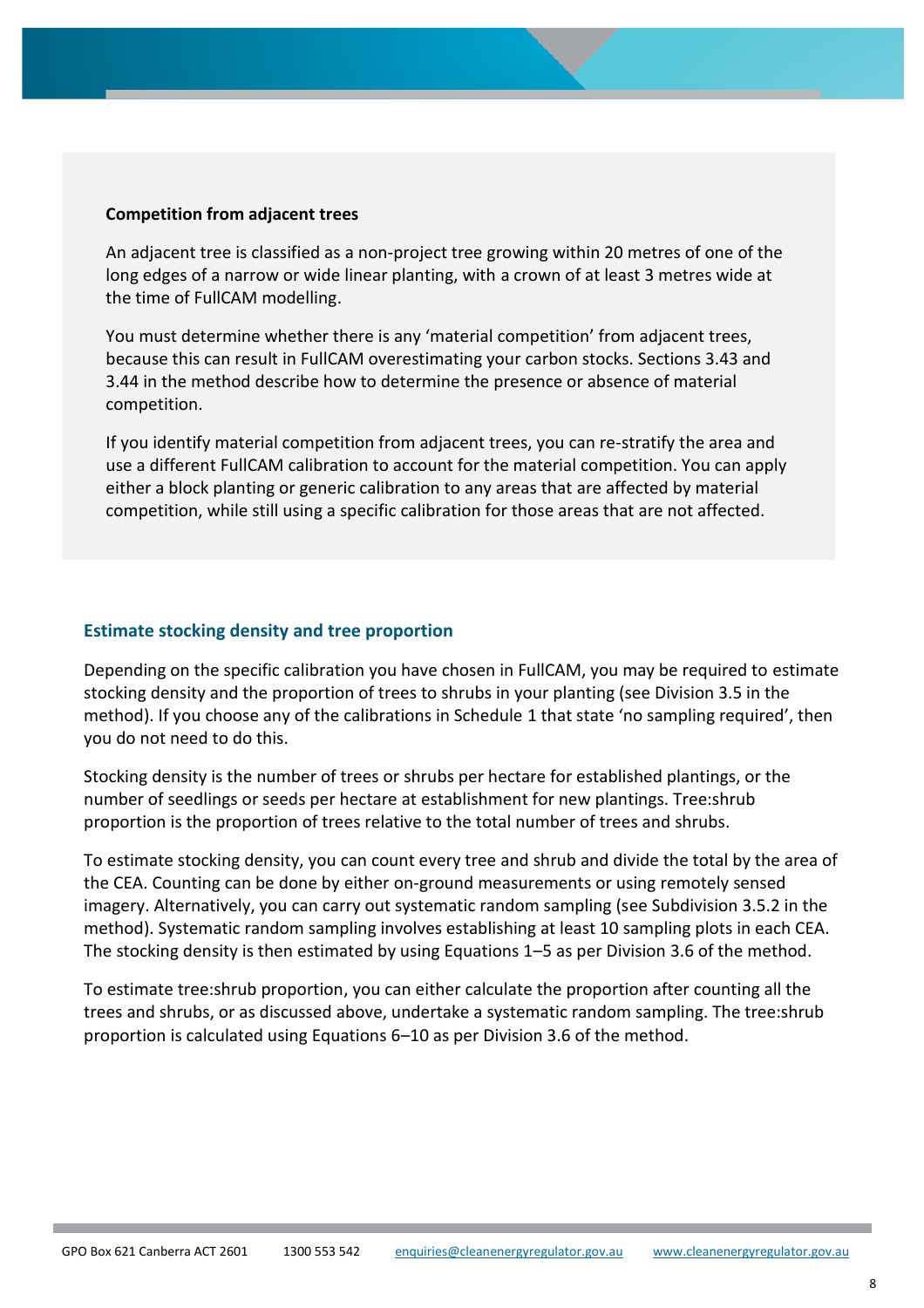Where applicable for use of a specific calibration stocking density and tree proportion need to be estimated once during the crediting period of the project. Otherwise, the default values as specified in Subdivision 3.5.1 of the method can be used. However, it must be re-estimated if any events, such as fires, affect the stocking density or tree proportion and cause the planting to fail the specific calibration requirements.

#### **Calculate the project baseline**

The project baseline represents what would happen if your project did not occur. It provides a point against which any changes in the amount of carbon stored by a project in a reporting period is measured. For reforestation by environmental or mallee plantings projects, the baseline is taken to be zero.

#### **Model carbon stocks with FullCAM**

To model the carbon stocks of your project with FullCAM either a specific or generic calibration needs to be applied to each CEA. The data used as inputs to FullCAM includes the project's location, planting dates, and domain group information. Domain group includes planting type (EP/Mallee and species), planting geometry (wide linear belt, narrow linear belt, block), plant spacing (distance between rows within a planting, distance between adjacent plantings), stocking density and tree proportion, where relevant.

As described earlier, if a planting doesn't satisfy all the requirements of a specific calibration, then a generic calibration must be selected.

The carbon stocks modelled by FullCAM are counted as those held within the stems, crowns and roots of project trees (known as above-ground and below-ground biomass), and within dead plant material (debris). FullCAM is used to model and estimate initial carbon stocks, monthly carbon stocks for a reporting period, and the carbon stocks at the end of a reporting period.

The initial carbon stock is the carbon stock at the declaration date for plantings that were already established. For new plantings, the initial carbon stock is counted as zero.

Equation 12a is used to calculate the initial carbon stock for each CEA, and Equation 12b is used to calculate the carbon stock at the end of the reporting period for each CEA (see the equation tree in Figure 2). Equations 11a and 11b then calculate the stocks in  $tCO_2$ -e for the whole project area.

A full explanation of how to use FullCAM to model your project's carbon stocks can be found in the 'Guidance for using FullCAM in Reforestation by Environmental or Mallee Plantings' document.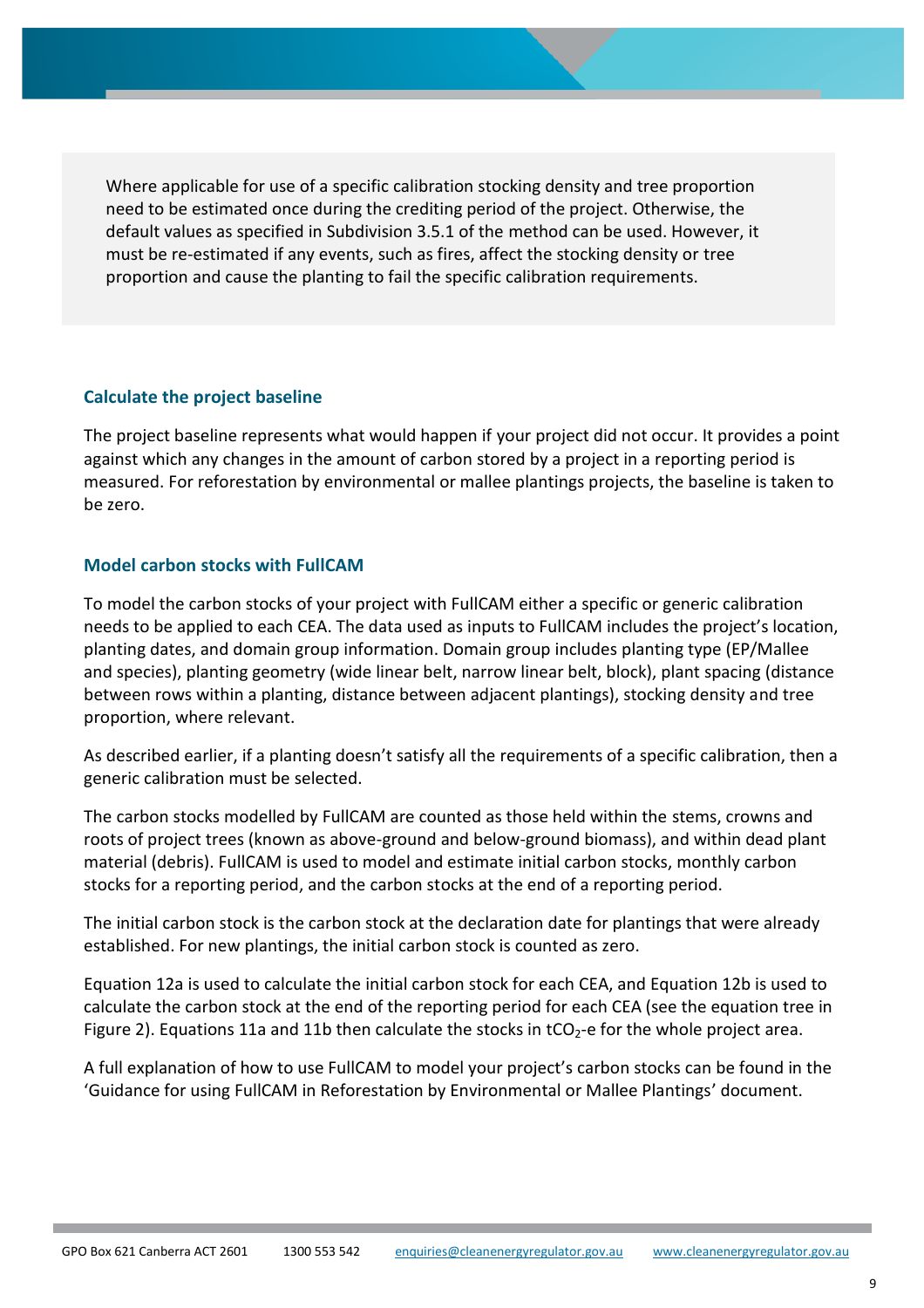The FullCAM modelling of the carbon stock at the end of any reporting period must take place within the final month of that reporting period.

**Figure 2: Equation tree for calculating net abatement achieved by a project**



**Note:** <sup>1</sup> Equation 18 includes the input of *Cv* – carbon stock from the previous offsets report

**²** Equation 11a and 12a are only relevant for projects that commenced before the declaration date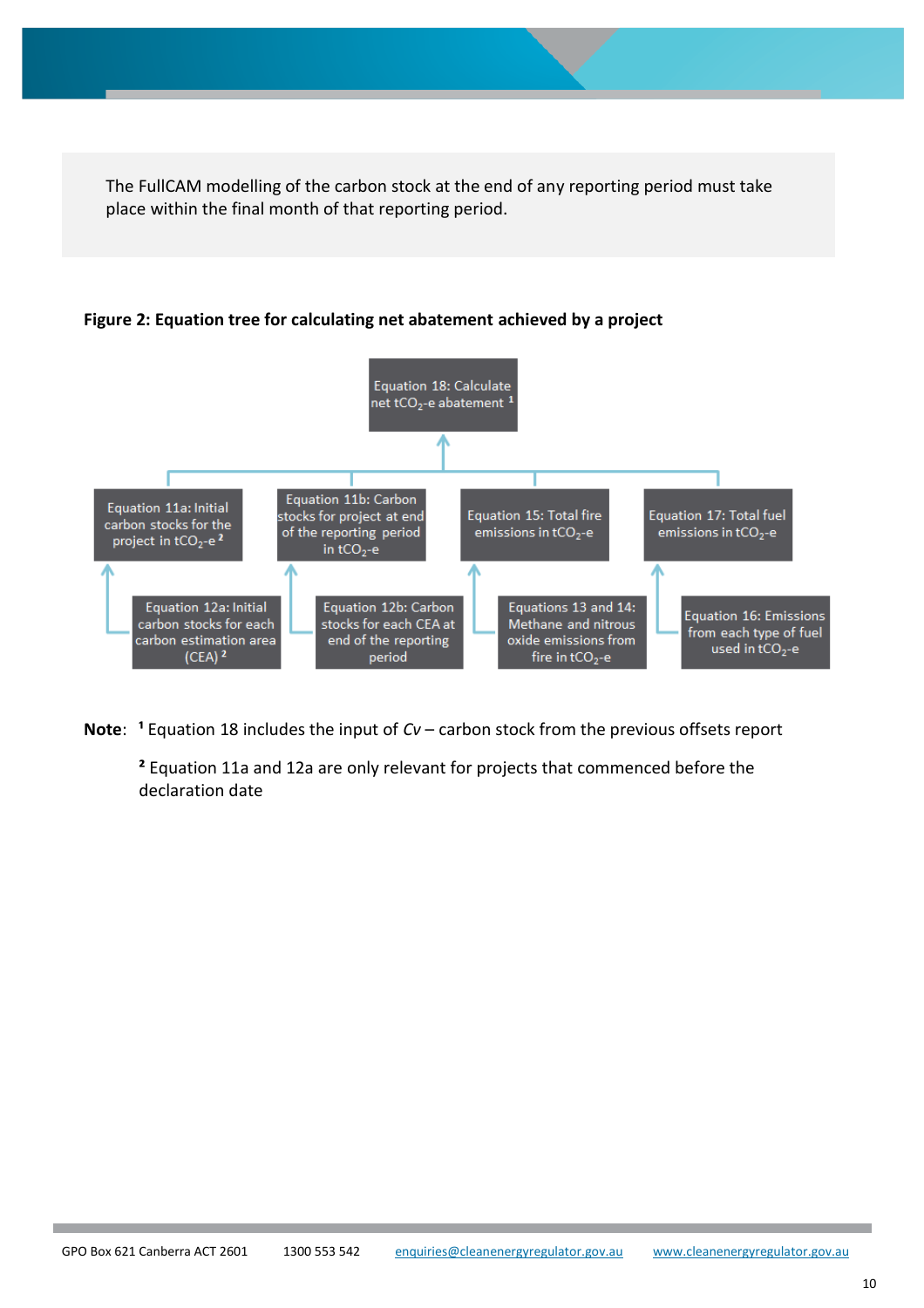#### **See Figure 2: Equation tree for calculating net abatement achieved by a project**

To calculate the net  $CO<sub>2</sub>$ -e abatement from a reforestation by environmental or mallee plantings project, you need to follow a sequence of equations.

The initial carbon stocks and the carbon stocks at end of period are modelled using FullCAM and calculated using Equations 11–12.

To determine the project's net  $CO<sub>2</sub>$ -e abatement for a reporting period, the initial carbon stock, any carbon stock from the previous offsets report, plus emissions from fuel and fire during the reporting period (Equations 13–17) are subtracted from the carbon stocks at the end of the reporting period using Equation 18. The resulting amount of abatement, in tCO<sub>2</sub>-e, is used to apply for ACCUs.

Data to complete these equations are drawn from a number of sources, which include:

- physical measurements and FullCAM
- data readily available from the National Greenhouse and Energy Reporting (NGER) [Measurement Determination](https://www.legislation.gov.au/Details/F2016C00691)<sup>12</sup>
- [NGER Regulations](https://www.legislation.gov.au/Details/F2016C00722)<sup>13</sup>, and
- information recorded by the person responsible for the project, such as fuel use.

Note: Equations 1-10 are not shown in the figure, because they are only used for calculating stocking density and tree proportion where required to satisfy compliance with particular specific calibrations. They do not feed in to any of the equations shown in the figure.

#### **Calculate emissions from the project**

Every project needs to take into account emissions that arise from running it (see Division 4.4 in the method). This is to ensure these emissions are included in calculations that determine changes in carbon stock and net  $CO<sub>2</sub>$ -e abatement (see Figure 2).

FullCAM is used to model emissions from fires (described in the methodology as 'biomass burning'). Emissions are calculated separately for methane (Equation13) and nitrous oxide (Equation 14) in  $tCO<sub>2</sub>$ -e. Equation 15 is then used to calculate total fire emissions in tCO<sub>2</sub>-e.

Emissions from the project's fuel usage are calculated separately for each fuel type and greenhouse gas type (carbon dioxide, nitrous oxide and methane) by using Equation 16. Total fuel emissions in  $tCO<sub>2</sub>$ -e are then determined using Equation 17.

l

<sup>12</sup> <https://www.legislation.gov.au/Details/F2016C00691>

<sup>13</sup> <https://www.legislation.gov.au/Details/F2016C00722>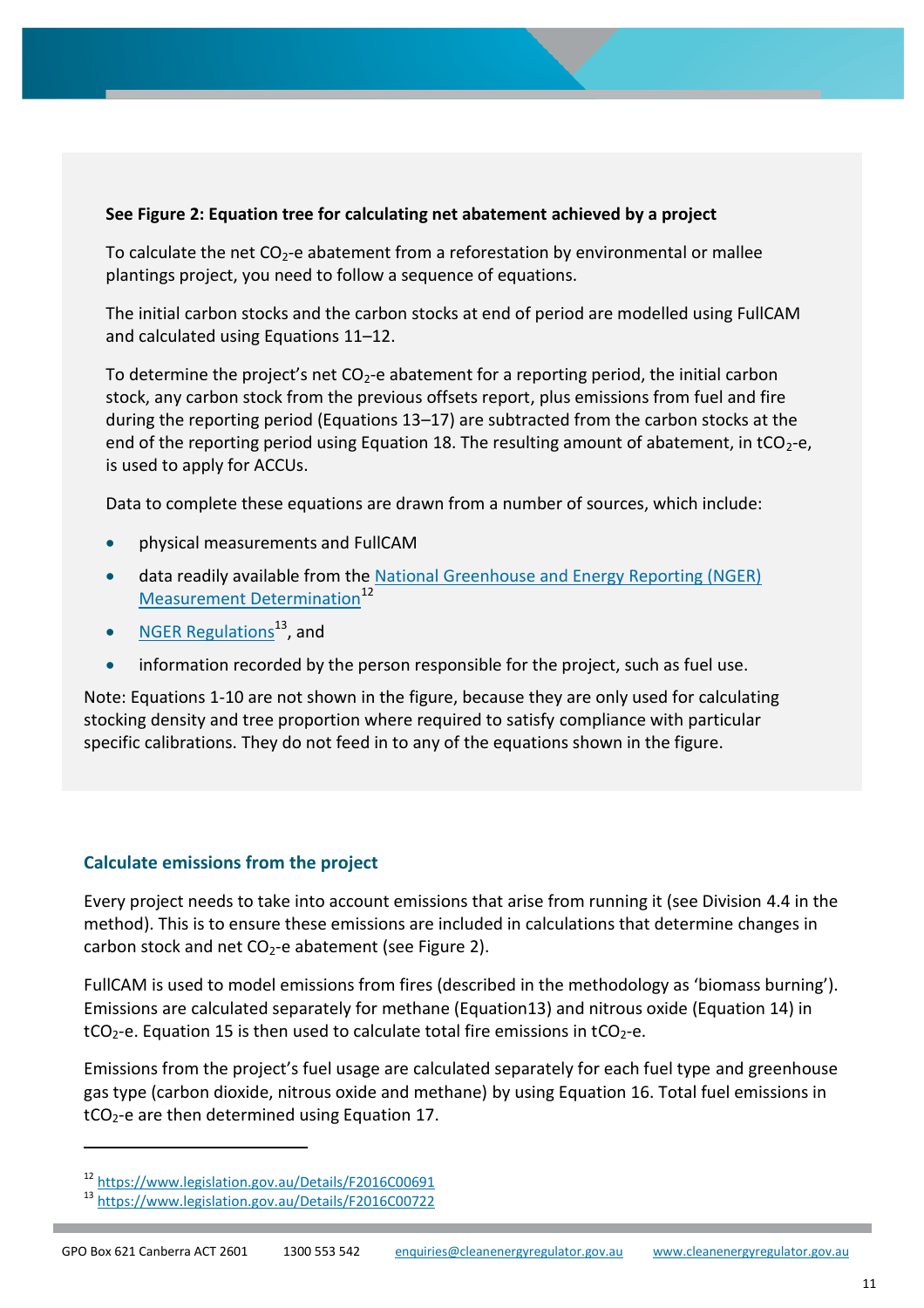#### **Calculate the net amount of abatement and number of ACCUs**

The final step in the calculations is to measure the effectiveness of a project and to determine the number of ACCUs that may be issued.

At this stage, the total amount of carbon stored in your plantings at the end of the reporting period is calculated in tCO<sub>2</sub>-e (See Equation 11b in Figure 2). The initial carbon stock and the emissions from fires and from fuel used in the running of the project are then subtracted from the total amount of  $CO<sub>2</sub>$ -e abatement. To ensure ACCUs are issued for individual reporting periods only and not cumulatively, any carbon stock from the most recent previous offsets report is also subtracted to arrive at the net abatement amount in  $tCO<sub>2</sub>-e$ .

#### **Monitoring and record keeping**

You need to report on your project to the Clean Energy Regulator and may report as frequently as every six months where allowed for in the legislative rules made under the *Carbon Farming Initiative Act (2011).* Audits are required where indicated in your project's audit schedule, which the Clean Energy will provide following registration of your project.

For sequestration projects, the first report must be made between six months to five years from the date the project was declared eligible and then up to every five years thereafter

Division 4.6 of the method lists the information that must be included in your project reports. Applications for ACCUs can be made at the same time as you submit your project and audit reports using the electronic ERF Project Reporting and Crediting Application form through the Clean Energy Regulator [Client Portal](http://www.cleanenergyregulator.gov.au/OSR/CP)<sup>14</sup>. Full reporting, record keeping and monitoring requirements are set out in regulations and rules made under the Act. You should familiarise yourself with these requirements.

The Clean Energy Regulator will not issue Australian carbon credit units automatically on receipt of a project report.

Emissions Reduction Fund projects are able to generate credits throughout their crediting period. Crediting periods for each type of project are set out in Part 5 of the *CFI Act*. The crediting period for a reforestation by environmental or mallee plantings project is 25 years.

#### **The role of audit**

l

Audits assess whether a project complies with the project registration, the relevant method and legislative requirements. Audit reports must be prepared by a registered Category 2 Greenhouse and Energy Auditor; a list of auditors is available on the Clean Energy Regulator website under [National Greenhouse and Energy Reporting](http://www.cleanenergyregulator.gov.au/NGER/For-auditors/Register-of-auditors)<sup>15</sup>.

The Clean Energy Regulator recommends you engage your auditor early when developing your project to ensure the project is auditable and to assist the auditor to plan activities throughout the

<sup>14</sup> <http://www.cleanenergyregulator.gov.au/OSR/CP>

<sup>15</sup> <http://www.cleanenergyregulator.gov.au/NGER/For-auditors/Register-of-auditors>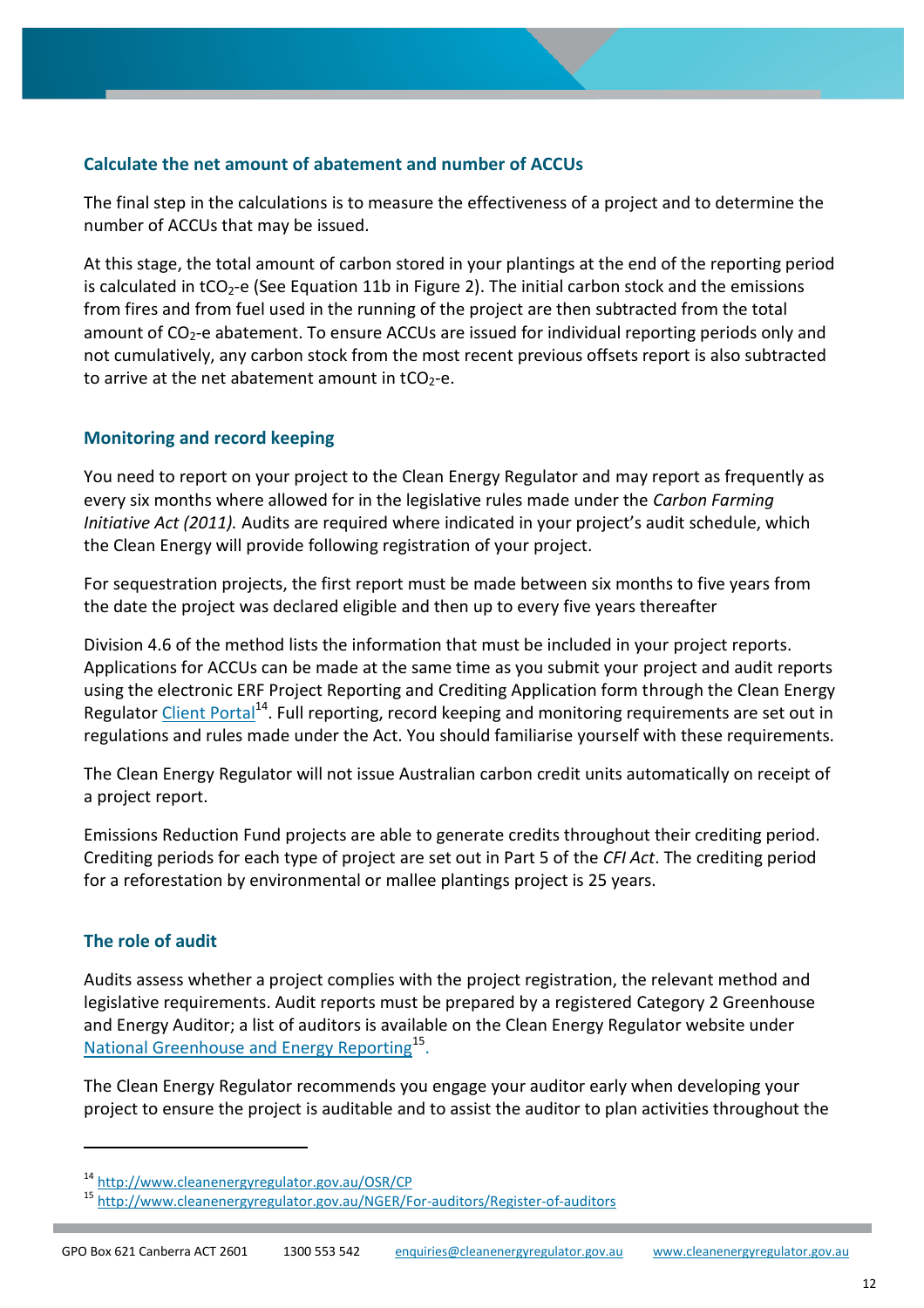reporting and post-reporting periods. The costs of any audit are your responsibility or the responsibility of your organisation. You must make available to the auditor all necessary documents and information, including data records, receipts and other supporting documentation, and calculation spread sheets.

#### **Making changes to my project**

You must notify the Clean Energy Regulator of any changes to your or your project's circumstances or operations that may affect project ownership, the project's eligibility or the amount of abatement reported and the number of ACCUs claimed. A project owner must seek approval from the Clean Energy Regulator if they intend to make a significant change from the project as outlined in the application.

## **Resources**

- For more information on participating in the ERF [www.cleanenergyregulator.gov.au](http://www.cleanenergyregulator.gov.au/ERF/Forms-and-resources/apply-to-participate)<sup>16</sup>
- For more information regarding method development [www.environment.gov.au](http://www.environment.gov.au/)<sup>17</sup>
- [www.legislation.gov.au](http://www.legislation.gov.au/)<sup>18</sup> is the site where you can find all legislative instruments including the:
	- » [Carbon credits \(Carbon Farming Initiative\) Act 2011](https://www.legislation.gov.au/Details/C2016C00727)<sup>19</sup>
	- » [Carbon credits \(Carbon Farming Initiative\) Regulations 2011](https://www.legislation.gov.au/Details/F2015C00658)<sup>20</sup>
	- » [Carbon Credits \(Carbon Farming Initiative\) Rule 2015](https://www.legislation.gov.au/Details/F2016C00128)<sup>21</sup>
	- » Carbon Credits (Carbon Farming Initiative—[\(Carbon Farming Initiative\) \(Reforestation by](https://www.legislation.gov.au/Details/F2015C00581)  [Environmental or Mallee Plantings](https://www.legislation.gov.au/Details/F2015C00581)—FullCAM) Methodology Determination 2015<sup>22</sup>
	- $\bullet$  [Explanatory statement](https://www.legislation.gov.au/Details/F2014L01212/Explanatory%20Statement/Text)<sup>23</sup>
- Enquiries on participating in the ERF 1300 553 542; [enquiries@cleanenergyregulator.gov.au](mailto:enquiries@cleanenergyregulator.gov.au)
- FullCAM technical support: [DCCEE-FullCAM@environment.gov.au](mailto:DCCEE-FullCAM@environment.gov.au)
- Queries relating to using FullCAM for the reforestation by environmental or mallee plantings methodology: [CFI@environment.gov.au](mailto:CFI@environment.gov.au)

 $\overline{a}$ 

<sup>16</sup> <http://www.cleanenergyregulator.gov.au/ERF/Forms-and-resources/apply-to-participate>

<sup>17</sup> <http://www.environment.gov.au/>

<sup>18</sup> <https://www.legislation.gov.au/>

<sup>19</sup> <https://www.legislation.gov.au/Details/C2016C00727>

<sup>&</sup>lt;sup>20</sup> <https://www.legislation.gov.au/Details/F2015C00658>

<sup>&</sup>lt;sup>21</sup> <https://www.legislation.gov.au/Details/F2016C00128>

<sup>22</sup> <https://www.legislation.gov.au/Details/F2015C00581>

<sup>23</sup> <https://www.legislation.gov.au/Details/F2014L01212/Explanatory%20Statement/Text>